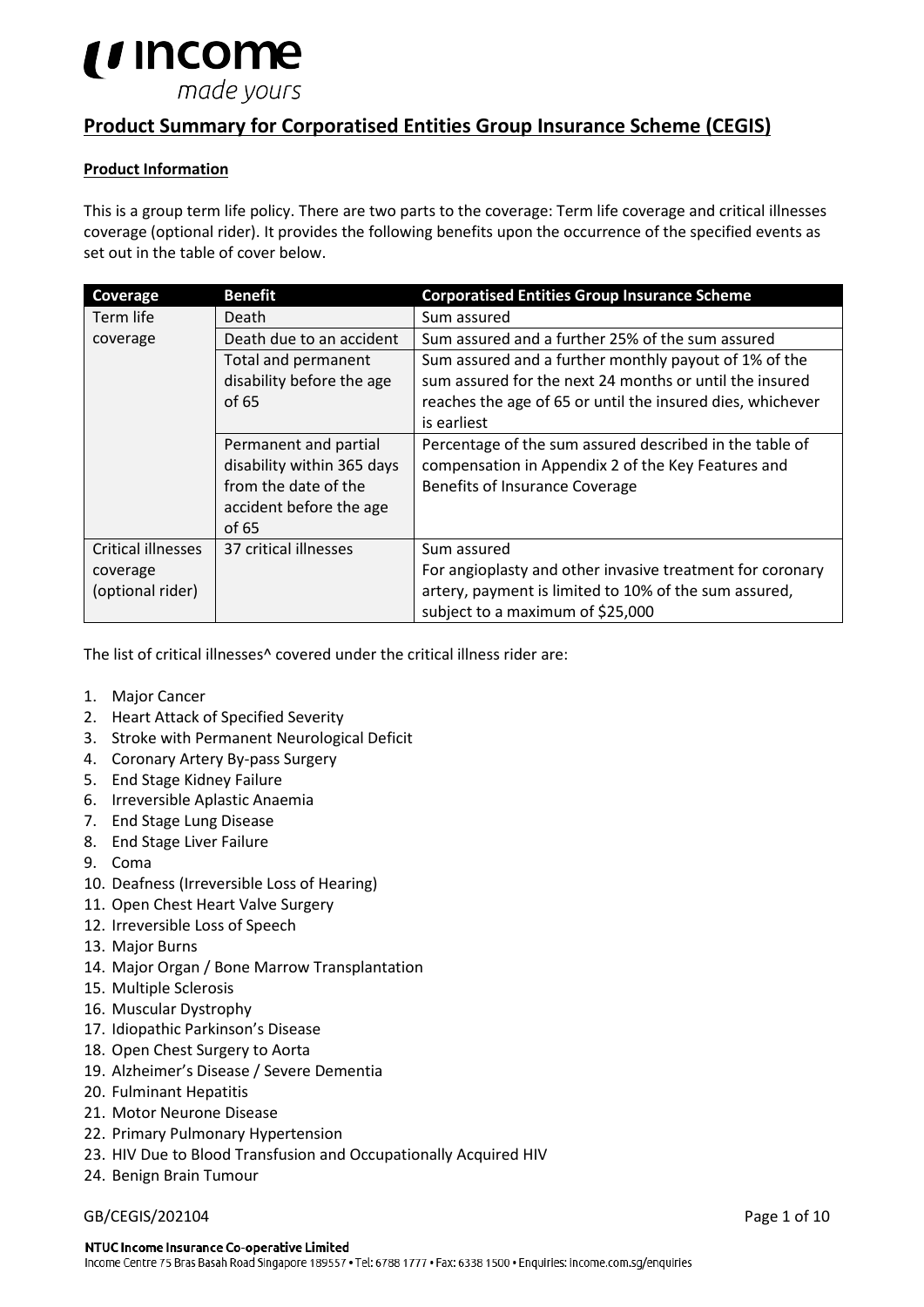

- 25. Severe Encephalitis
- 26. Severe Bacterial Meningitis
- 27. Angioplasty & Other Invasive Treatment for Coronary Artery
- 28. Blindness (Irreversible Loss of Sight)
- 29. Major Head Trauma
- 30. Paralysis (Irreversible Loss of Use of Limbs)
- 31. Terminal Illness
- 32. Progressive Scleroderma
- 33. Persistent Vegetative State (Apallic Syndrome)
- 34. Systemic Lupus Erythematosus with Lupus Nephritis
- 35. Other Serious Coronary Artery Disease
- 36. Poliomyelitis
- 37. Loss of Independent Existence

Please refer to the Key Features and Benefits of Insurance Coverage for the full definitions of the critical illnesses and the circumstances in which a claim can be made.

**^ The Life Insurance Association Singapore (LIA) has standard Definitions for 37 severe-stage Critical Illnesses (Version 2019). These Critical Illnesses fall under Version 2019. You may refer to www.lia.org.sg for the standard Definitions (Version 2019).**

#### **Key Product Provisions**

The following are some key provisions found in the Key Features and Benefits of Insurance Coverage of this plan. This is only a brief summary and you are advised to refer to the actual terms and conditions in the Key Features and Benefits of Insurance Coverage. You should consult a qualified adviser if you require further explanation.

### **a) Eligibility**

You, your husband or wife and child must meet the following eligibility conditions:

- You are aged over 16 to below 70 and an employee of a corporatised organisation.
- Your husband or wife is aged over 16 to below 70 and must be must be legally married to you and not separated or divorced from you.
- Your child is aged over 12 months to below 25 years and must be your natural or legally adopted child.
- You, your husband or wife and child must be a Singaporean, Singapore Permanent Resident or foreigner who is working or residing in Singapore to apply for the policy.
- Your husband or wife and child will be eligible to apply for the policy only if you, as the main insured and an employee of a corporatised organisation, are covered under the plan.

The oldest you and your husband or wife can apply for this policy is age 65. The oldest your child can apply for this policy is age 17.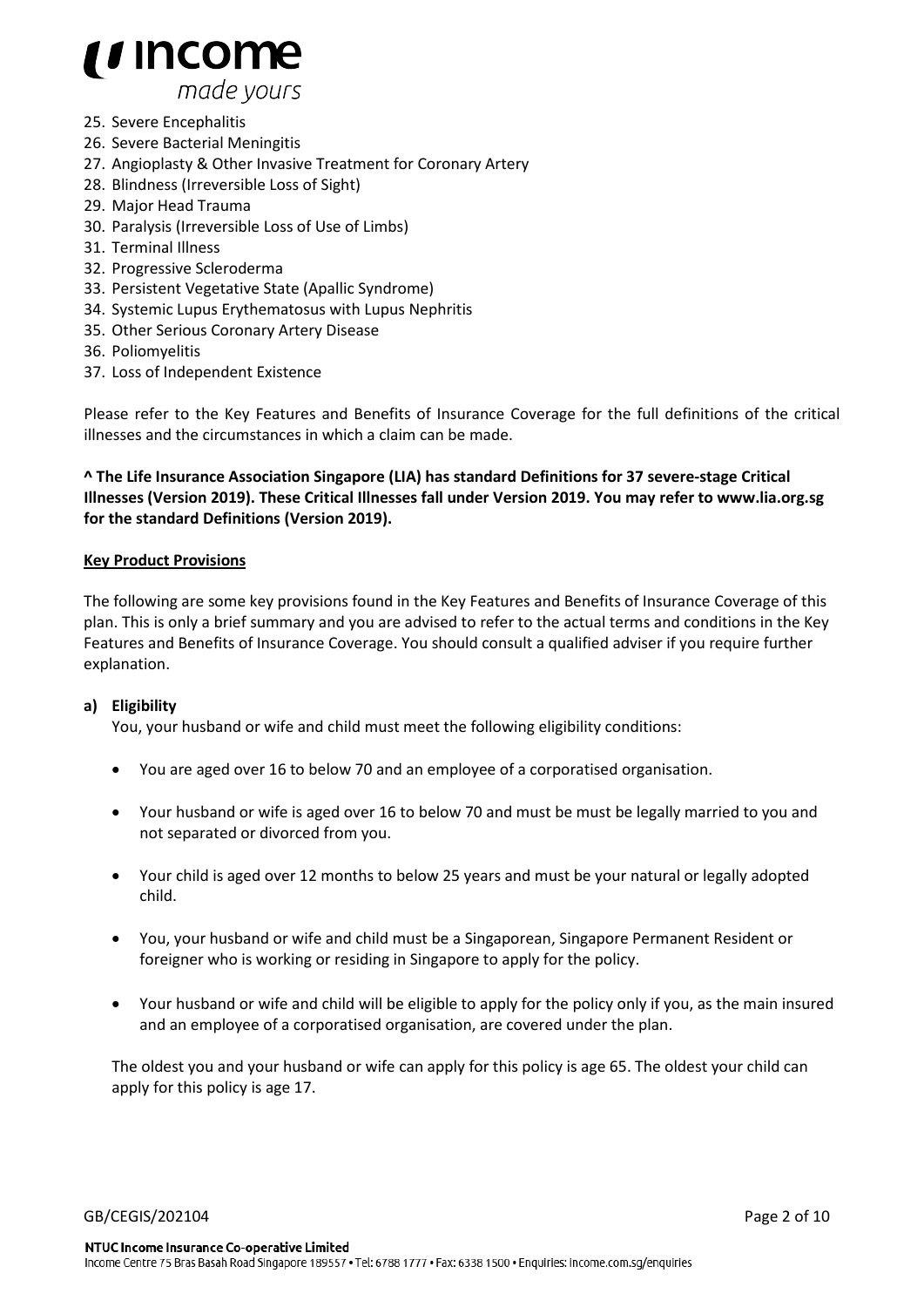

#### **b) Sum Assured**

You can choose the sum assured in multiples of \$10,000.

For term life coverage, the maximum sum assured for you and your husband or wife is \$300,000 each. The maximum sum assured for your child is \$100,000.

For critical illnesses coverage (optional rider), the maximum sum assured for you and your husband or wife is \$200,000 each. The maximum sum assured for your child is \$100,000.

The sum assured for your husband or wife and child should not be higher than your sum assured unless your sum assured has been reduced by Income due to underwriting reasons. If you end your policy or is no longer an employee of a corporatised organisation, the cover for you, your husband or wife and child will end. The cover for your husband or wife will also end if you are separated or divorced from your husband or wife.

The sum assured of an insured for critical illnesses coverage must not be more than the sum assured for term life coverage. The sum assured for your husband or wife and child for critical illnesses coverage must not be more than your sum assured for critical illnesses coverage unless your sum assured has been reduced by Income due to underwriting reasons.

#### **c) Premiums**

The premiums that you pay are based on the sum assured and insured's age next birthday. Premium rates will change when the insured enters a higher age band. Premium rates are not guaranteed and may be reviewed from time to time. Please refer to Appendix 1 of the product summary for the premium rates.

#### **d) Waiting Period**

For critical illness benefit, we will not pay if the insured has been diagnosed for the first time by a registered medical practitioner as suffering from major cancer, coronary artery bypass surgery, heart attack of specified severity, angioplasty and other invasive treatment for coronary artery and other serious coronary artery disease within 90 days from the start date or reinstatement date (if any) of the insured's cover, whichever is later.

For the other remaining critical illnesses, we will not pay if the diagnosis for the first time by a registered medical practitioner is made within 30 days from the start date or reinstatement date (if any) of the insured's cover, whichever is later.

#### **e) Terms of Renewal**

The policy will be renewed automatically at the same terms, conditions, exclusions and sum assured if there is no claim during the term of the policy and premium is paid.

### **f) Free-Look Period**

You can cancel the insured's cover by giving us a written request within 14 days from receiving the certificate of insurance. If you cancel the policy, we will refund any premiums paid, less any medical fees paid in assessing the risk under this policy. If we send the certificate of insurance by post, we assume it has been delivered and received in the ordinary course of the post, seven days after the date it is posted.

#### **g) Grace Period**

There is a 30 days grace period to pay the premiums due on your policy. During the grace period, the insured's cover will stay in force. If the premiums are not paid after the grace period, the policy will automatically end on the day the grace period ends.

#### GB/CEGIS/202104 Page 3 of 10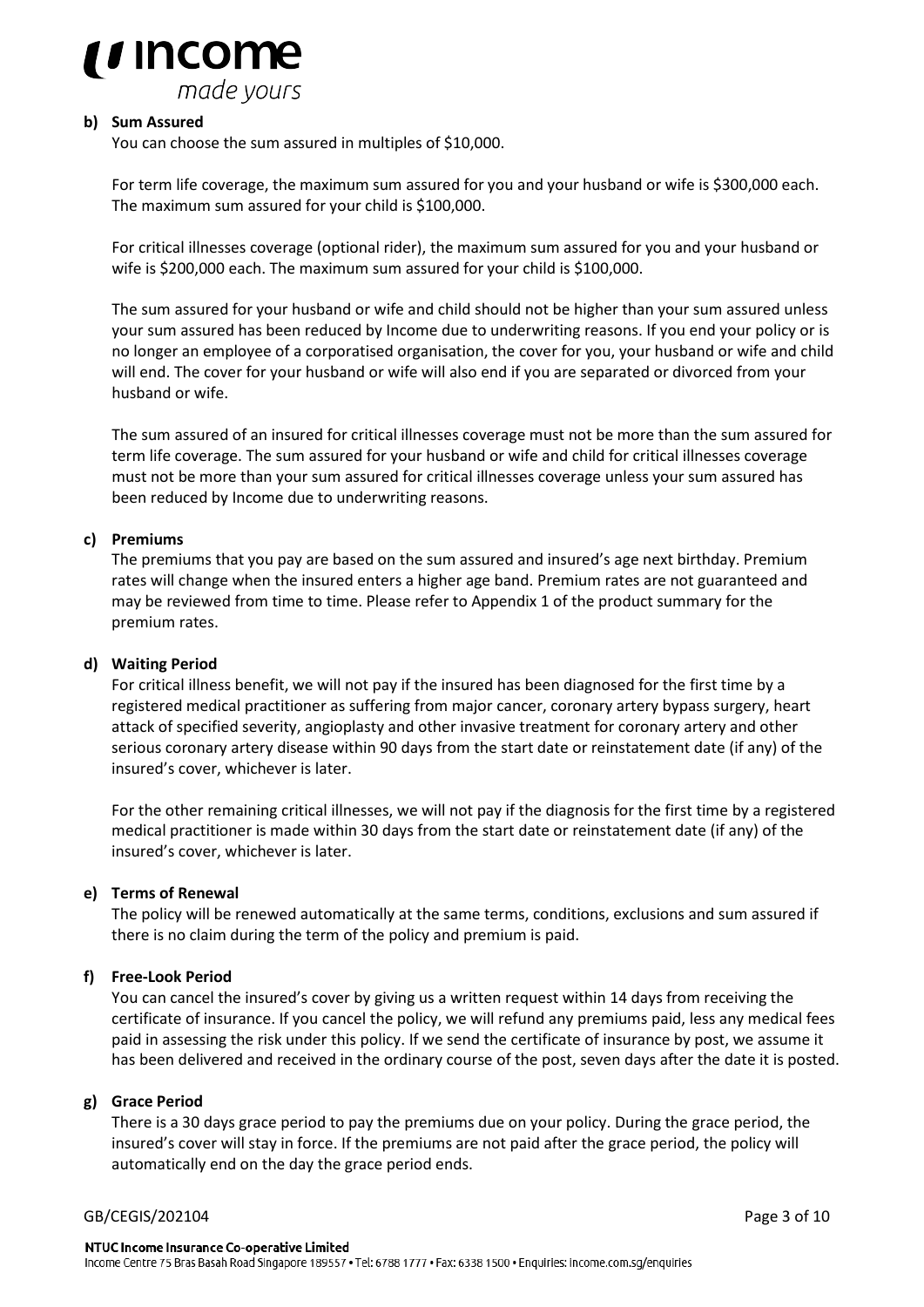

If any benefits are due to be paid during this period, we can take off any premiums that you owe from the benefit.

You are responsible for paying us all premiums due or amounts owed for the period before the end of the insured's cover even if the insured's cover has ended.

#### **h) Reinstatement Period**

If the policy ends because you have not paid the premium, you can reinstate it no later than 12 months after the cover has ended. This applies as long as you pay all the premiums due, you provide us satisfactory proof of the insured's good health and insurability at the insured's expense, confirm that the insured is still eligible for the cover, there is no adverse material change in the risks covered and you agree to other terms and conditions we consider are necessary.

#### **i) Cancellation Clause**

The insured's term life coverage ends if any of the following events happens:

- the master policyholder or we end the master policy;
- the insured stops being eligible for cover;
- you end your employment with the master policyholder;
- we do not receive the premium for the insured's cover:
- the master policyholder or you end this policy;
- the insured dies or becomes totally and permanently disabled as diagnosed by a registered medical practitioner, whichever applies;
- for claims for partial and permanent disability arising from one or more accidents, we have paid a minimum total amount of 100% of the sum assured; or
- the insured's contract term ends.

This will apply when the earliest of these events happens.

If you end your term life coverage, your husband or wife and child's term life coverage will also end.

The insured's critical illnesses coverage ends if any of the following events happens:

- the termination of the insured's term life coverage;
- we do not receive the premium for the insured's cover;
- the master policyholder or you end this policy;
- unless we are due to pay only part of the benefit for critical illness, it will end on the date the insured is diagnosed by a registered medical practitioner as suffering from any of the critical illnesses as shown in the list of critical illnesses in Appendix 3 of the Key Features and Benefits of Insurance Coverage.

This will apply when the earliest of these events happens.

To avoid any doubt, an insured's term life coverage will not end when the critical illnesses coverage ends.

At the end of the insured's cover, we will not refund the premiums paid for the month the cover ends.

There is no cash-in value available when the insured's cover ends.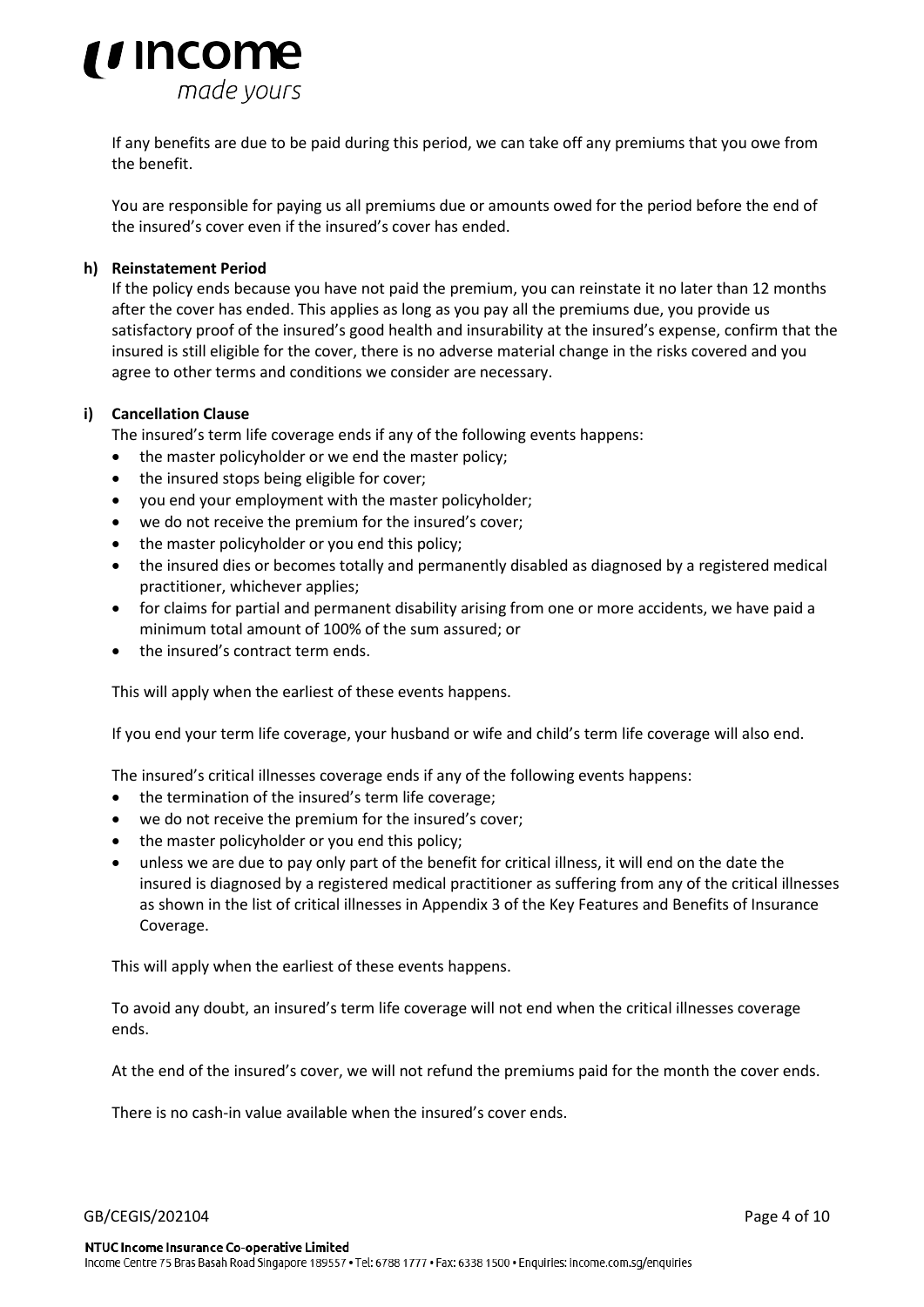

# **j) Exclusions**

There are certain conditions under which no benefits will be payable. These are stated as exclusions in the Key Features and Benefits of Insurance Coverage. You are advised to read the Key Features and Benefits of Insurance Coverage for the full list of exclusions. The following is a list of some of the exclusions for this plan. The exclusions for this plan include, but are not limited to, the following conditions:

# • **Death**

This benefit is not payable if the insured commits suicide or attempted suicide, whether sane or insane, within 12 months from the start date or reinstatement date of the insured's cover, whichever is later.

# • **Total and permanent disability**

This benefit is not payable if the insured becomes totally and permanently disabled due to selfinflicted injury within 12 months from the start date or reinstatement date of the insured's cover, whichever is later.

# • **Critical illness**

This benefit is not payable if the insured's critical illness is caused directly or indirectly, totally or partly, by:

- an episode of coronary artery or ischaemic heart disease that happens before the start date of the insured's critical illnesses coverage;
- any pre-existing condition relating directly or indirectly to any of the critical illnesses as specified in the list of critical illness in Appendix 3 of the Key Features and Benefits of Insurance Coverage or where the insured received medical treatment or sought medical advice before the start date or reinstatement date of the insured's critical illnesses coverage unless declared to and accepted by us;
- the influence or misuse of drugs or alcohol; or
- self-inflicted injury or illnesses.
- **Other conditions applicable to death, total and permanent disability and permanent and partial disability**
	- war, invasion, act of foreign enemies, hostilities or warlike operations (whether war be declared or not), civil war, mutiny, military or popular uprising, insurrection, rebellion, revolution, military or usurped power, martial law or use of nuclear/radiological, biological or chemical weapon which creates massive destruction in any terrorist related activities;
	- radioactivity or from the use, existence or escape of any nuclear fuel, material or waste;
	- self-inflicted injury or illness or any attempt while sane or insane;
	- the influence or misuse of drugs or alcohol;
	- participation in a riot, assault or felony;
	- racing on any kind except on foot;
	- travelling in any kind of aircraft except as a fare paying passenger on a regular scheduled flight with a commercial airline; or
	- in respect of cover for a child of an insured employee, in the course of the child rendering fulltime national service.

### **k) Claims**

We must be told within 90 days after the diagnosis or the event giving rise to the claim. You (or your legal representative) must tell us in writing, giving full details and providing the proof we need. You must give us the documents we need with the claim form.

#### GB/CEGIS/202104 Page 5 of 10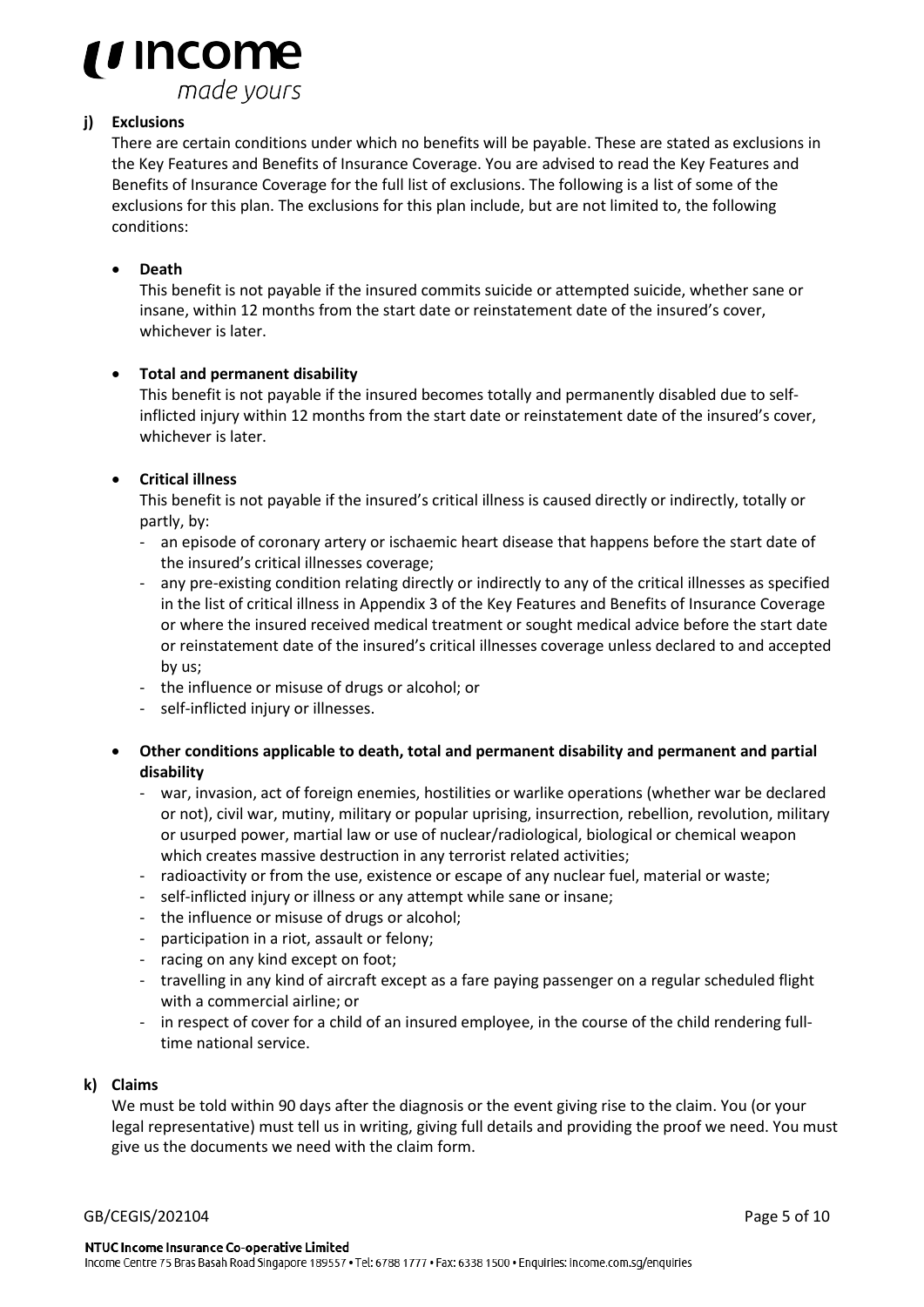

### **l) Survival Period**

No critical Illness benefit under this policy shall be payable if the insured dies within 30 days of being diagnosed as suffering from a critical illness.

### **m) Change of Term and Conditions**

We may vary terms of the master policy by giving at least 3 months to the master policyholder before the change is to take place. Any endorsement to the master policy will apply to all insureds covered under the policy.

If you have any enquiries, you may contact us at 6332 1133 or email us at [healthcare@income.com.sg.](mailto:healthcare@income.com.sg)

### **Disclaimer**

You can ask for a copy of Your Guide to Life Insurance or Your Guide to Health Insurance from us or download a copy at [www.lia.org.sg.](http://www.lia.org.sg/)

This product summary does not form a part of the contract of insurance. It is only meant to be a simplified description of the product features which apply to this plan and does not explain the whole contract. The contents of this product summary may be different from the terms of cover we eventually issue. Please read the Key Features and Benefits of Insurance Coverage for the precise terms, conditions and exclusions. Only the terms, conditions and exclusions in the master policy contract will be enforceable by the master policyholder and Income.

This policy is protected under the Policy Owners' Protection Scheme which is administered by the Singapore Deposit Insurance Corporation (SDIC). Coverage for your policy is automatic and no further action is required from you. For more information on the types of benefits that are covered under the scheme as well as the limits of coverage, where applicable, please contact Income or visit the GIA/LIA or SDIC websites [\(www.gia.org.sg](http://www.gia.org.sg/) or [www.lia.org.sg](http://www.lia.org.sg/) or [www.sdic.org.sg\)](http://www.sdic.org.sg/).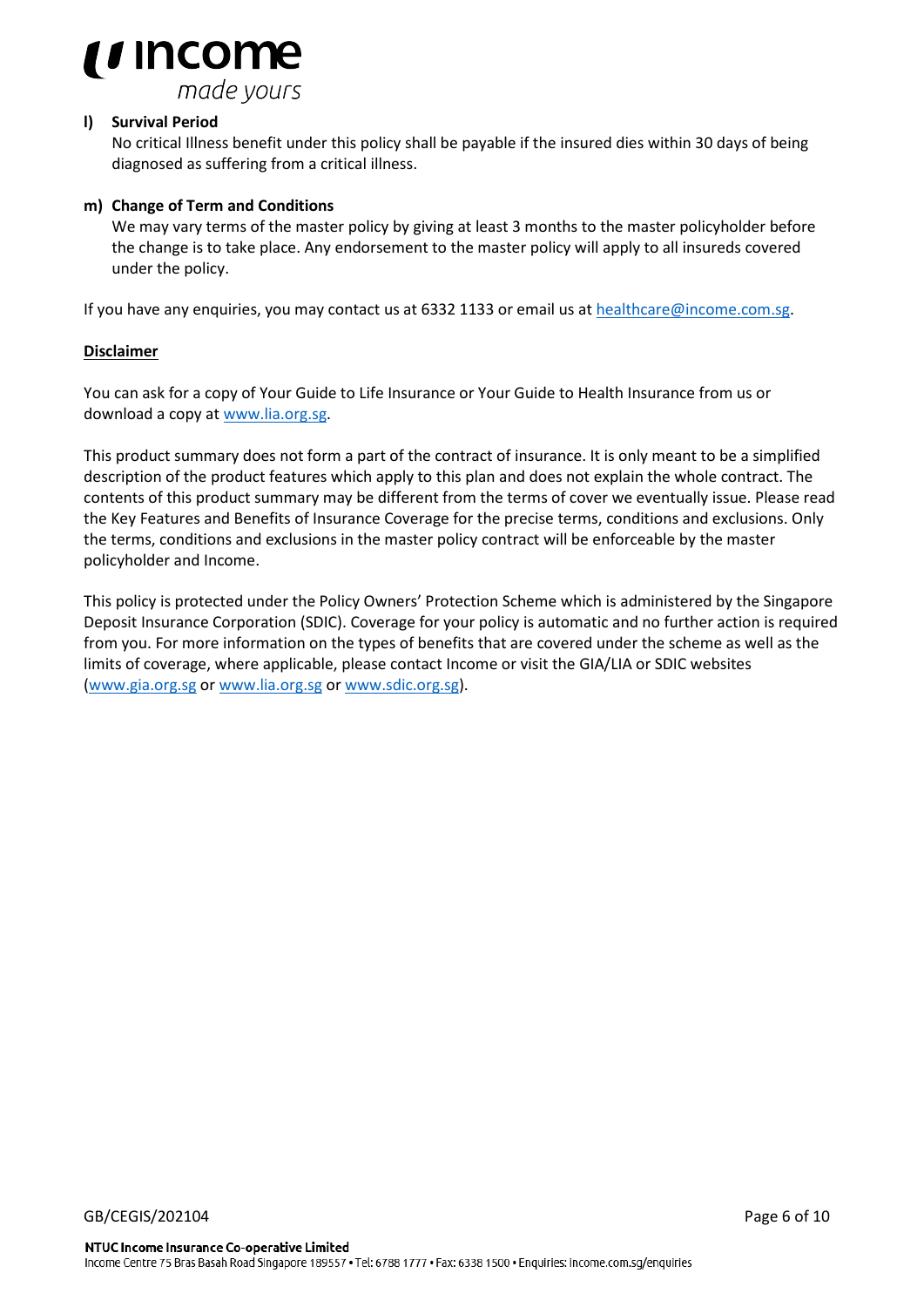

# **Appendix 1**

**Table of premiums and sum assured**

# **Term life coverage**

|             | Monthly premium for sum assured (age next birthday) |          |          |          |          |          |  |
|-------------|-----------------------------------------------------|----------|----------|----------|----------|----------|--|
| Sum assured | 2 to 18                                             | 19 to 45 | 46 to 50 | 51 to 55 | 56 to 60 | 61 to 65 |  |
|             | years                                               | years    | years    | years    | years    | years    |  |
| \$10,000    | \$0.70                                              | \$0.80   | \$1.20   | \$2.10   | \$3.00   | \$3.80   |  |
| \$20,000    | \$1.40                                              | \$1.60   | \$2.40   | \$4.20   | \$6.00   | \$7.60   |  |
| \$30,000    | \$2.10                                              | \$2.40   | \$3.60   | \$6.30   | \$9.00   | \$11.40  |  |
| \$40,000    | \$2.80                                              | \$3.20   | \$4.80   | \$8.40   | \$12.00  | \$15.20  |  |
| \$50,000    | \$3.50                                              | \$4.00   | \$6.00   | \$10.50  | \$15.00  | \$19.00  |  |
| \$60,000    | \$4.20                                              | \$4.80   | \$7.20   | \$12.60  | \$18.00  | \$22.80  |  |
| \$70,000    | \$4.90                                              | \$5.60   | \$8.40   | \$14.70  | \$21.00  | \$26.60  |  |
| \$80,000    | \$5.60                                              | \$6.40   | \$9.60   | \$16.80  | \$24.00  | \$30.40  |  |
| \$90,000    | \$6.30                                              | \$7.20   | \$10.80  | \$18.90  | \$27.00  | \$34.20  |  |
| \$100,000   | \$7.00                                              | \$8.00   | \$12.00  | \$21.00  | \$30.00  | \$38.00  |  |
| \$110,000   | \$7.70                                              | \$8.80   | \$13.20  | \$23.10  | \$33.00  | \$41.80  |  |
| \$120,000   | \$8.40                                              | \$9.60   | \$14.40  | \$25.20  | \$36.00  | \$45.60  |  |
| \$130,000   | \$9.10                                              | \$10.40  | \$15.60  | \$27.30  | \$39.00  | \$49.40  |  |
| \$140,000   | \$9.80                                              | \$11.20  | \$16.80  | \$29.40  | \$42.00  | \$53.20  |  |
| \$150,000   | \$10.50                                             | \$12.00  | \$18.00  | \$31.50  | \$45.00  | \$57.00  |  |
| \$160,000   | \$11.20                                             | \$12.80  | \$19.20  | \$33.60  | \$48.00  | \$60.80  |  |
| \$170,000   | \$11.90                                             | \$13.60  | \$20.40  | \$35.70  | \$51.00  | \$64.60  |  |
| \$180,000   | \$12.60                                             | \$14.40  | \$21.60  | \$37.80  | \$54.00  | \$68.40  |  |
| \$190,000   | \$13.30                                             | \$15.20  | \$22.80  | \$39.90  | \$57.00  | \$72.20  |  |
| \$200,000   | \$14.00                                             | \$16.00  | \$24.00  | \$42.00  | \$60.00  | \$76.00  |  |
| \$210,000   | \$14.70                                             | \$16.80  | \$25.20  | \$44.10  | \$63.00  | \$79.80  |  |
| \$220,000   | \$15.40                                             | \$17.60  | \$26.40  | \$46.20  | \$66.00  | \$83.60  |  |
| \$230,000   | \$16.10                                             | \$18.40  | \$27.60  | \$48.30  | \$69.00  | \$87.40  |  |
| \$240,000   | \$16.80                                             | \$19.20  | \$28.80  | \$50.40  | \$72.00  | \$91.20  |  |
| \$250,000   | \$17.50                                             | \$20.00  | \$30.00  | \$52.50  | \$75.00  | \$95.00  |  |
| \$260,000   | \$18.20                                             | \$20.80  | \$31.20  | \$54.60  | \$78.00  | \$98.80  |  |
| \$270,000   | \$18.90                                             | \$21.60  | \$32.40  | \$56.70  | \$81.00  | \$102.60 |  |
| \$280,000   | \$19.60                                             | \$22.40  | \$33.60  | \$58.80  | \$84.00  | \$106.40 |  |
| \$290,000   | \$20.30                                             | \$23.20  | \$34.80  | \$60.90  | \$87.00  | \$110.20 |  |
| \$300,000   | \$21.00                                             | \$24.00  | \$36.00  | \$63.00  | \$90.00  | \$114.00 |  |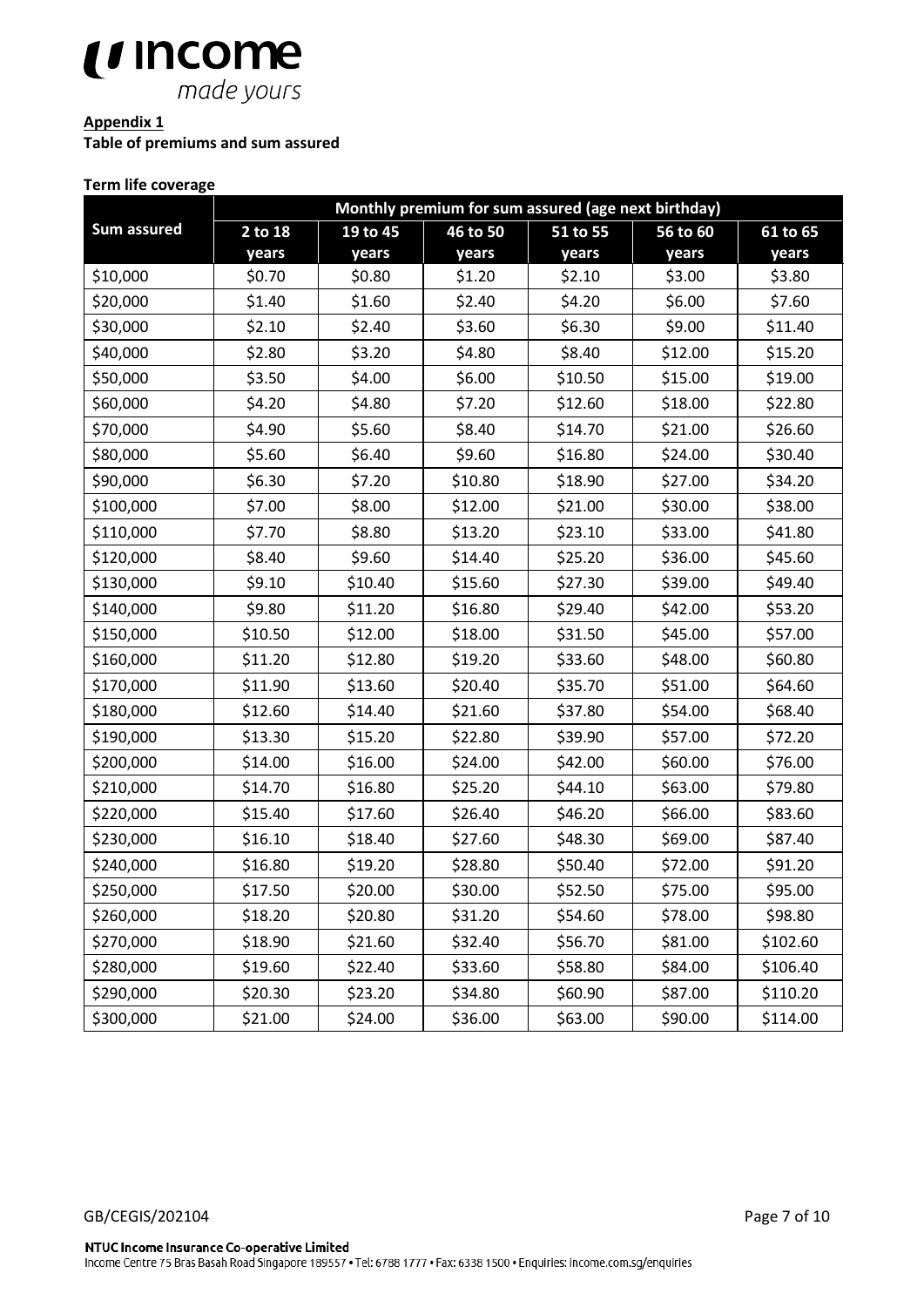# $\bigcup_{\text{made yours}}$

# **Term life coverage**

| Sum assured | Monthly premium for sum assured (age next birthday) |          |          |          |          |  |  |
|-------------|-----------------------------------------------------|----------|----------|----------|----------|--|--|
|             | 66 years                                            | 67 years | 68 years | 69 years | 70 years |  |  |
| \$10,000    | \$6.20                                              | \$7.80   | \$9.80   | \$12.30  | \$15.40  |  |  |
| \$20,000    | \$12.40                                             | \$15.60  | \$19.60  | \$24.60  | \$30.80  |  |  |
| \$30,000    | \$18.60                                             | \$23.40  | \$29.40  | \$36.90  | \$46.20  |  |  |
| \$40,000    | \$24.80                                             | \$31.20  | \$39.20  | \$49.20  | \$61.60  |  |  |
| \$50,000    | \$31.00                                             | \$39.00  | \$49.00  | \$61.50  | \$77.00  |  |  |
| \$60,000    | \$37.20                                             | \$46.80  | \$58.80  | \$73.80  | \$92.40  |  |  |
| \$70,000    | \$43.40                                             | \$54.60  | \$68.60  | \$86.10  | \$107.80 |  |  |
| \$80,000    | \$49.60                                             | \$62.40  | \$78.40  | \$98.40  | \$123.20 |  |  |
| \$90,000    | \$55.80                                             | \$70.20  | \$88.20  | \$110.70 | \$138.60 |  |  |
| \$100,000   | \$62.00                                             | \$78.00  | \$98.00  | \$123.00 | \$154.00 |  |  |
| \$110,000   | \$68.20                                             | \$85.80  | \$107.80 | \$135.30 | \$169.40 |  |  |
| \$120,000   | \$74.40                                             | \$93.60  | \$117.60 | \$147.60 | \$184.80 |  |  |
| \$130,000   | \$80.60                                             | \$101.40 | \$127.40 | \$159.90 | \$200.20 |  |  |
| \$140,000   | \$86.80                                             | \$109.20 | \$137.20 | \$172.20 | \$215.60 |  |  |
| \$150,000   | \$93.00                                             | \$117.00 | \$147.00 | \$184.50 | \$231.00 |  |  |
| \$160,000   | \$99.20                                             | \$124.80 | \$156.80 | \$196.80 | \$246.40 |  |  |
| \$170,000   | \$105.40                                            | \$132.60 | \$166.60 | \$209.10 | \$261.80 |  |  |
| \$180,000   | \$111.60                                            | \$140.40 | \$176.40 | \$221.40 | \$277.20 |  |  |
| \$190,000   | \$117.80                                            | \$148.20 | \$186.20 | \$233.70 | \$292.60 |  |  |
| \$200,000   | \$124.00                                            | \$156.00 | \$196.00 | \$246.00 | \$308.00 |  |  |
| \$210,000   | \$130.20                                            | \$163.80 | \$205.80 | \$258.30 | \$323.40 |  |  |
| \$220,000   | \$136.40                                            | \$171.60 | \$215.60 | \$270.60 | \$338.80 |  |  |
| \$230,000   | \$142.60                                            | \$179.40 | \$225.40 | \$282.90 | \$354.20 |  |  |
| \$240,000   | \$148.80                                            | \$187.20 | \$235.20 | \$295.20 | \$369.60 |  |  |
| \$250,000   | \$155.00                                            | \$195.00 | \$245.00 | \$307.50 | \$385.00 |  |  |
| \$260,000   | \$161.20                                            | \$202.80 | \$254.80 | \$319.80 | \$400.40 |  |  |
| \$270,000   | \$167.40                                            | \$210.60 | \$264.60 | \$332.10 | \$415.80 |  |  |
| \$280,000   | \$173.60                                            | \$218.40 | \$274.40 | \$344.40 | \$431.20 |  |  |
| \$290,000   | \$179.80                                            | \$226.20 | \$284.20 | \$356.70 | \$446.60 |  |  |
| \$300,000   | \$186.00                                            | \$234.00 | \$294.00 | \$369.00 | \$462.00 |  |  |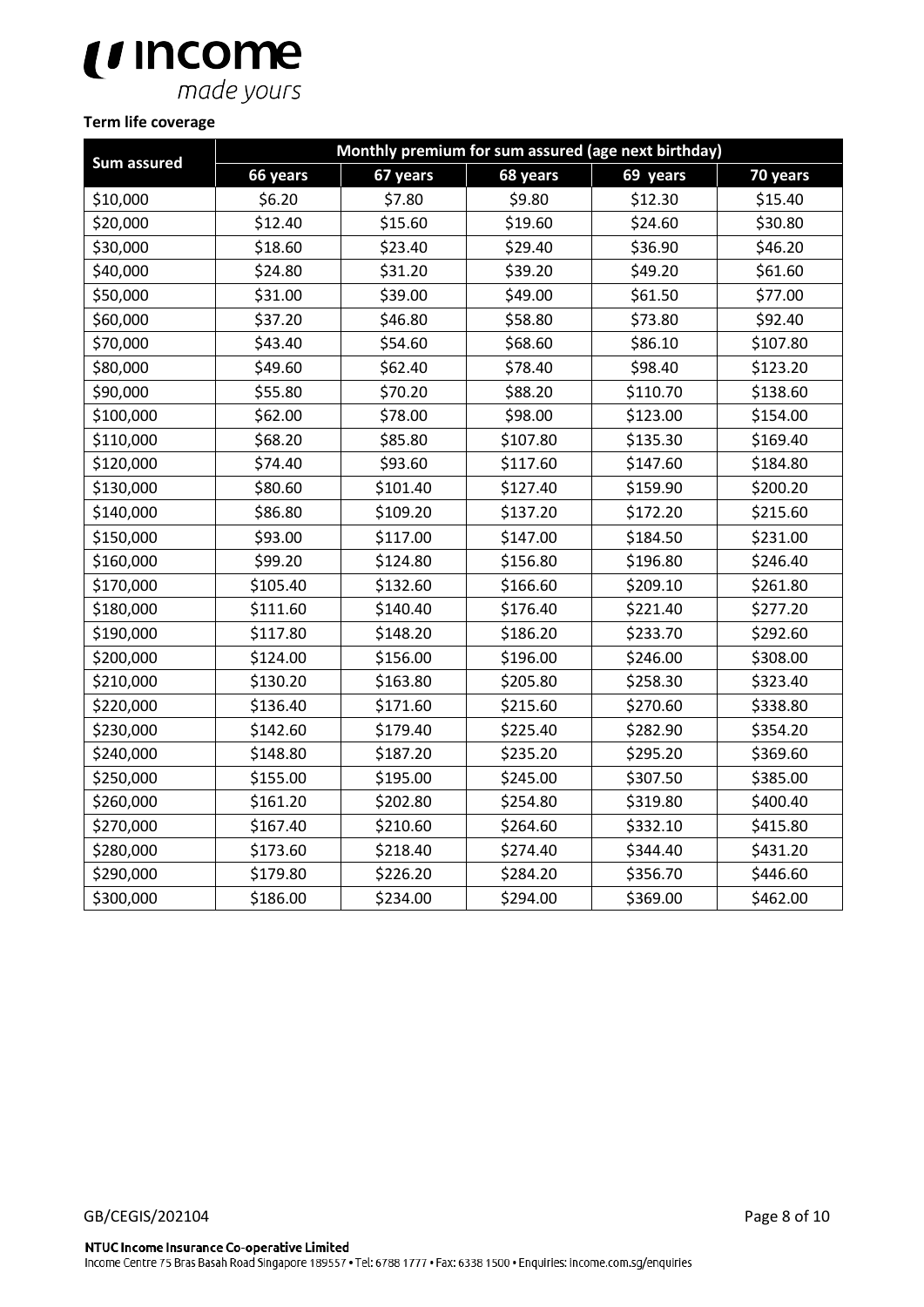# $\bigcup_{\text{made yours}}$

### **Critical illnesses coverage**

|             | Monthly premium for sum assured (age next birthday) |          |          |          |          |          |
|-------------|-----------------------------------------------------|----------|----------|----------|----------|----------|
| Sum assured | 2 to 18                                             | 19 to 45 | 46 to 50 | 51 to 55 | 56 to 60 | 61 to 65 |
|             | years                                               | years    | years    | years    | years    | years    |
| \$10,000    | \$0.70                                              | \$1.40   | \$3.60   | \$5.90   | \$8.10   | \$13.20  |
| \$20,000    | \$1.40                                              | \$2.80   | \$7.20   | \$11.80  | \$16.20  | \$26.40  |
| \$30,000    | \$2.10                                              | \$4.20   | \$10.80  | \$17.70  | \$24.30  | \$39.60  |
| \$40,000    | \$2.80                                              | \$5.60   | \$14.40  | \$23.60  | \$32.40  | \$52.80  |
| \$50,000    | \$3.50                                              | \$7.00   | \$18.00  | \$29.50  | \$40.50  | \$66.00  |
| \$60,000    | \$4.20                                              | \$8.40   | \$21.60  | \$35.40  | \$48.60  | \$79.20  |
| \$70,000    | \$4.90                                              | \$9.80   | \$25.20  | \$41.30  | \$56.70  | \$92.40  |
| \$80,000    | \$5.60                                              | \$11.20  | \$28.80  | \$47.20  | \$64.80  | \$105.60 |
| \$90,000    | \$6.30                                              | \$12.60  | \$32.40  | \$53.10  | \$72.90  | \$118.80 |
| \$100,000   | \$7.00                                              | \$14.00  | \$36.00  | \$59.00  | \$81.00  | \$132.00 |
| \$110,000   | \$7.70                                              | \$15.40  | \$39.60  | \$64.90  | \$89.10  | \$145.20 |
| \$120,000   | \$8.40                                              | \$16.80  | \$43.20  | \$70.80  | \$97.20  | \$158.40 |
| \$130,000   | \$9.10                                              | \$18.20  | \$46.80  | \$76.70  | \$105.30 | \$171.60 |
| \$140,000   | \$9.80                                              | \$19.60  | \$50.40  | \$82.60  | \$113.40 | \$184.80 |
| \$150,000   | \$10.50                                             | \$21.00  | \$54.00  | \$88.50  | \$121.50 | \$198.00 |
| \$160,000   | \$11.20                                             | \$22.40  | \$57.60  | \$94.40  | \$129.60 | \$211.20 |
| \$170,000   | \$11.90                                             | \$23.80  | \$61.20  | \$100.30 | \$137.70 | \$224.40 |
| \$180,000   | \$12.60                                             | \$25.20  | \$64.80  | \$106.20 | \$145.80 | \$237.60 |
| \$190,000   | \$13.30                                             | \$26.60  | \$68.40  | \$112.10 | \$153.90 | \$250.80 |
| \$200,000   | \$14.00                                             | \$28.00  | \$72.00  | \$118.00 | \$162.00 | \$264.00 |